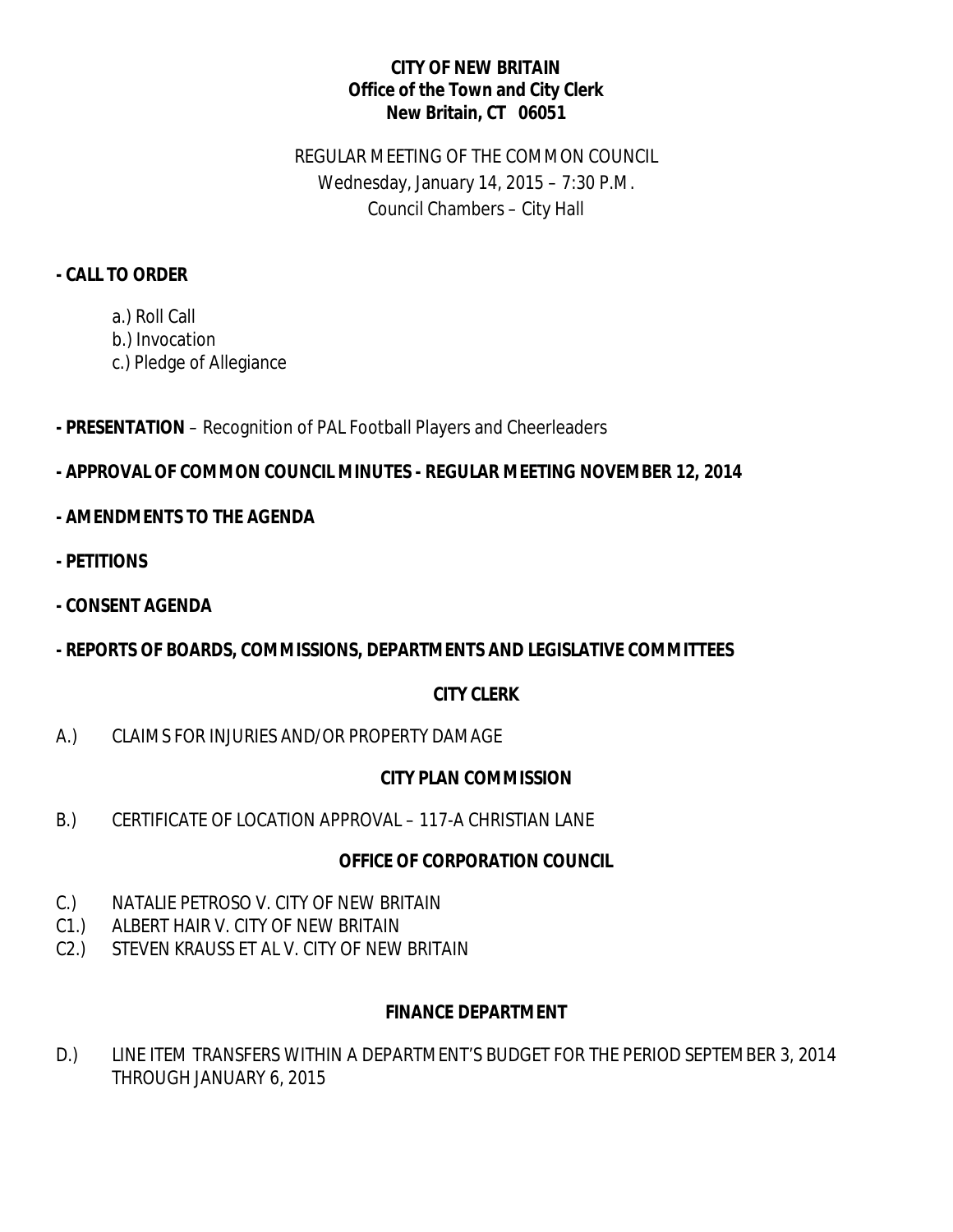#### **CITY OF NEW BRITAIN Office of the Town and City Clerk New Britain, CT 06051**

#### **PURCHASING DEPARTMENT**

- E.) COOPERATIVE PURCHASING LAPTOP COMPUTERS POLICE DEPARTMENT
- F.) PROFESSIONAL SERVICES EXTENDED MAINTENANCE FOR A DAP HANDHELD COMPUTER, INTERFACE UNIT AND SOFTWARE SUPPORT SERVICES - PUBLIC WORKS DEPARTMENT, UTILITIES DIVISION
- G.) BEEHIVE STADIUM RENOVATIONS PARKS, RECREATION AND COMMUNITY SERVICES DEPARTMENT
- H.) EMERGENCY PURCHASE ORDER DEMOLITION OF GARAGE AT 266 ARCH STREET
- I.) REMOVED DUPLICATE
- J.) PROFESSIONAL SERVICES ANNUAL TECHNICAL SUPPORT AND MAINTENANCE CITY ASSESSOR'S OFFICE SOFTWARE SYSTEM
- K.) PUBLIC BID TIRES, TUBES, ROAD SERVICES AND REPAIRS PUBLIC WORKS DEPT. MUNICIPAL GARAGE
- L.) COOPERATIVE PURCHASING COPIER REGISTRAR OF VOTERS
- M.) PUBLIC BID ON CALL ENGINEERING SERVICES PUBLIC WORKS

## **REGISTRAR OF VOTERS**

N.) #32932 – REPORT REGARDING ISSUES THAT OCCURRED ON ELECTION DAY – 11/4/2014

## **PLANNING, ZONING & HOUSING SUBCOMMITTEE**

O.) #32930 - MOTOR VEHICLE GENERAL REPAIRER'S LICENSE FOR 117-A CHRISTIAN LANE

## **- NEW BUSINESS**

- 1.) BUDGET TRANSFER FROM CONTINGENCY ACCOUNT TO FULL TIME SALARIES FINANCE DEPT.
- 2.) SALE OF 1.221 ACRES OF LAND IN SOUTHINGTON WATER DEPT.
- 3.) PURCHASE OF 2 MARKED FORD INTERCEPTOR UTILITY VEHICLES POLICE DEPT.